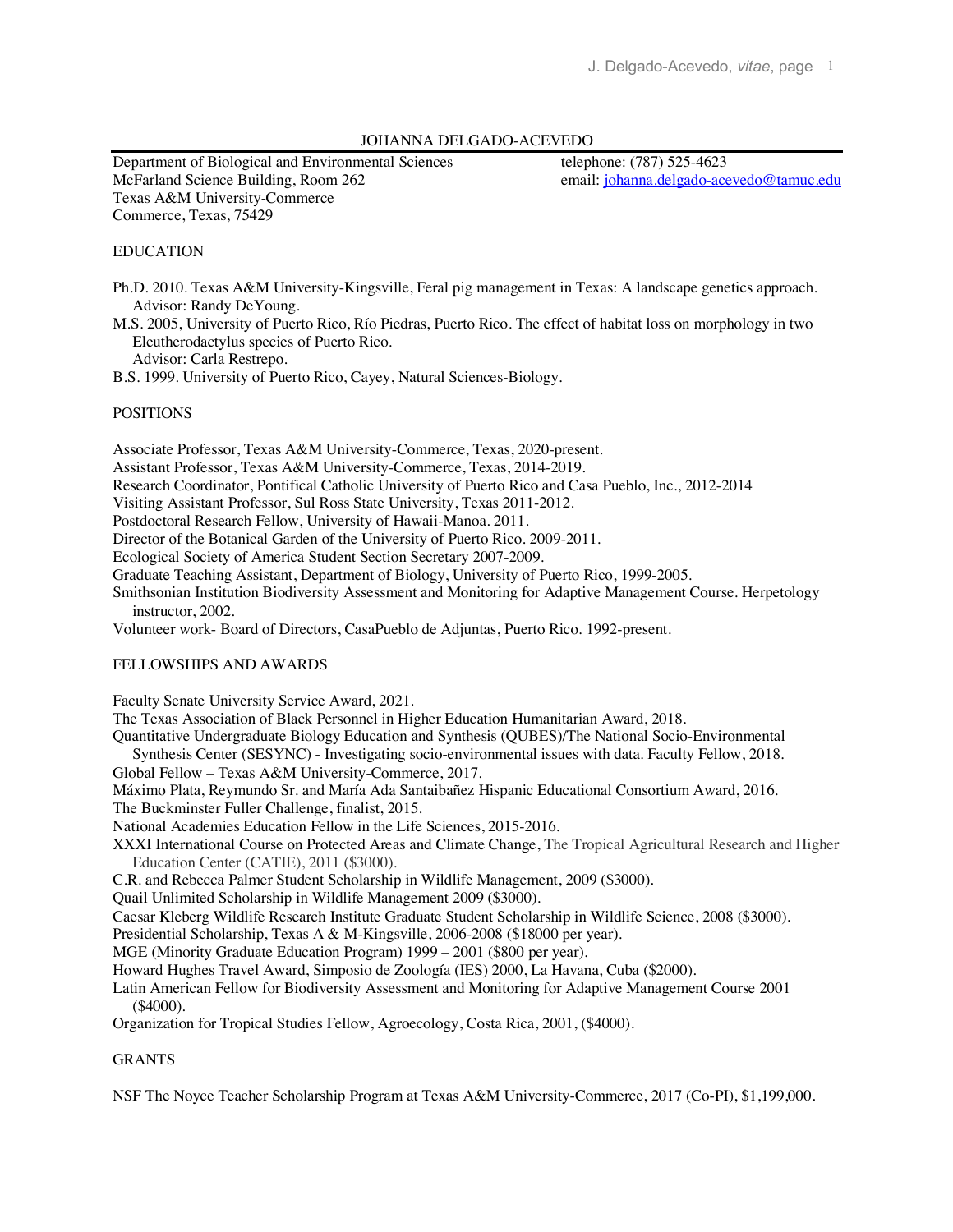Fiscal Year Unit Strategic Initiative Funding, Texas A&M University-Commerce, 2017 (PI), \$37,000.

Faculty Research Enhancing Program, Texas A&M University-Commerce 2015-2016 (PI), \$10,000.

Faculty Enhancement seed grant, Texas A&M University-Commerce, 2015 (PI), \$700.

Miranda foundation, Forest School La Olimpia "Ariel Massol Deyá": Towards a humanizing education 2014-2017 (co-PI), \$90,000.

Carvahal Foundation, Bosque del Pueblo restoration, Casa Pueblo de Adjuntas, Puerto Rico, 2014 (PI), \$17,000. Building Bridges, Sierra Club, Casa Pueblo de Adjuntas, Puerto Rico, 2010 (PI), \$15,000. Declining Amphibian Population Task Force – Seed grant 2001 (PI), \$2000.

# PUBLICATIONS

Scientific articles

- Bazhaw, T., Drake, D., Delgado-Acevedo, J. and Harp, D.A. 2021. Factors influencing Honey Bee (*Apis mellifera* L.) visits to Crepe Myrtle (Lagerstroemia sp.). Journal of Environmental Horticulture 39:143-149. doi.org/10.24266/0738-2898-39.4.143.
- Delgado-Acevedo, J., A. Zamorano, T. A. Campbell, and R.W. DeYoung. 2021. Genetic population structure of wild pigs in Texas. Animals 11: 178. doi.org/10.3390/ani11010168.
- Delisle, Z.J., Ransom D., Lutterschmidt, W.I., and Delgado-Acevedo, J. 2019. Multiscale Spatiotemporal Habitat Selection of Northern Cottonmouths. Journal of Herpetology 53(3):187-195.
- Delisle, Z.J., Lyman-Henley, L., Ransom, D. and Delgado Acevedo, J. 2019. Neonate cottonmouth (*Agkistrodon piscivorus leucostoma)* spatial ecology and habitat selection: from parturition to hibernation. Southern Naturalist 18(2):334-345.
- Delisle, Z.J., Lyman-Henley, L., Ransom, D. and Delgado Acevedo, J. 2019. *Agkistrodon piscivorus leucostoma* (Western cottonmouth) copulation following parturition. Herpetological Review 50(1):148.
- Delisle, Z.J., D. Ransom, W. Lutterschmidt, and Delgado Acevedo, J. 2019. Site-specific differences in the spatial ecology of northern cottonmouths. Ecosphere 10 (1):1-11.
- Delisle, Z.J., Delgado Acevedo, J, and Lutterscmidt, W.I. 2019 *Agkistrodon piscivorus leucostoma* (Western cottonmouth) Predation. Herpetological Review 49 (3):541.
- Díaz, E., Pérez, D., Delgado Acevedo, J. and Massol-Deyá. A. 2017. Longitudinal survey of lead, cadmium, and copper in seagrass *Syringodium filiforme* from a former bombing range (Vieques, Puerto Rico). Toxicology Reports doi.org/10.1016/j.toxrep.2017.11.007
- Delgado-Acevedo, J., R. W. DeYoung, T. A. Campbell, and D. Long. *2013*. Effects of local-scale removals on feral swine population dynamics. International Journal of Pest Management doi:10.1080/09670874.2013.776723.
- Delgado-Acevedo, J., A. Zamorano, R. W. DeYoung, T. A. Campbell, D. Hewitt, and D. Long. 2010. Frequency and extent of multiple paternity in feral pigs. Wildlife Research 37:539-546.
- Campbell, T.A., R.W. DeYoung, E.M. Wehland, L.I. Grassman, D.B. Long, and J. Delgado-Acevedo. 2008. Feral Swine Exposure Rates to Selected Viral and Bacterial Pathogens in Southern Texas. Journal of Swine Health and Production 16:312-315.
- Delgado-Acevedo, J. and C. Restrepo. 2008. The effect of habitat loss on body size, allometry, and bilateral asymmetry in two Eleutherodactylus species of Puerto Rico. Conservation Biology 22:773-782.
- Pérez-Buitrago N., M. A. García, A. Sabat, J. Delgado-Acevedo, A. Álvarez, W. O. McMillan and S. M Funk. 2008. Do headstart programs work? Survival and body condition in headstarted Mona Island iguanas *Cyclura cornuta stejnegeri.* Endangered Species Research 6:55-65.
- Delgado-Acevedo, J., A. Zamorano, R. W. DeYoung, and F. Bryant. 2008*.* Cryptozoology: a case study using molecular markers to identify cryptic species. Proceedings of the 2008 Southeastern Association of Fish and Wildlife Agencies, Corpus Christi, Texas, USA.
- Delgado-Acevedo, J., R.W. DeYoung, and T.A. Campbell. 2007. Landscape genetics of feral swine and implications for management. Pages 451-453 in Proceedings of the International Symposium: Managing Vertebrate Invasive, USDA/APHIS/WS, National Wildlife Research Center, Fort Collins, CO, USA.
- Delgado-Acevedo, J., R.W. DeYoung, and T.A. Campbell. 2007. The Landscape genetics of an invasive species: the case of feral pigs. Proceedings of the 12<sup>\*</sup> Wildlife Damage Management Conference, Corpus Christi, Texas, USA.
- Dale, Virginia, J. Delgado-Acevedo and J. MacMahon. 2005. Effects of modern volcanic impacts on vegetation. In J. Marti and G. Ernst (edit.) Volcanoes and Environment. Cambridge University Press, New York, USA.

Delgado-Acevedo, J. 2001. Variación en la abundancia del coquí común, *Eleutherodactylus coqui*, en un bosque nativo y en una plantación de *Eucalyptus robusta*. Acta Científica 15:105-110.

Delgado-Acevedo, J. 2000. Abundancia y distribución de lagartos en la Isla de Mona, Puerto Rico. Acta Científica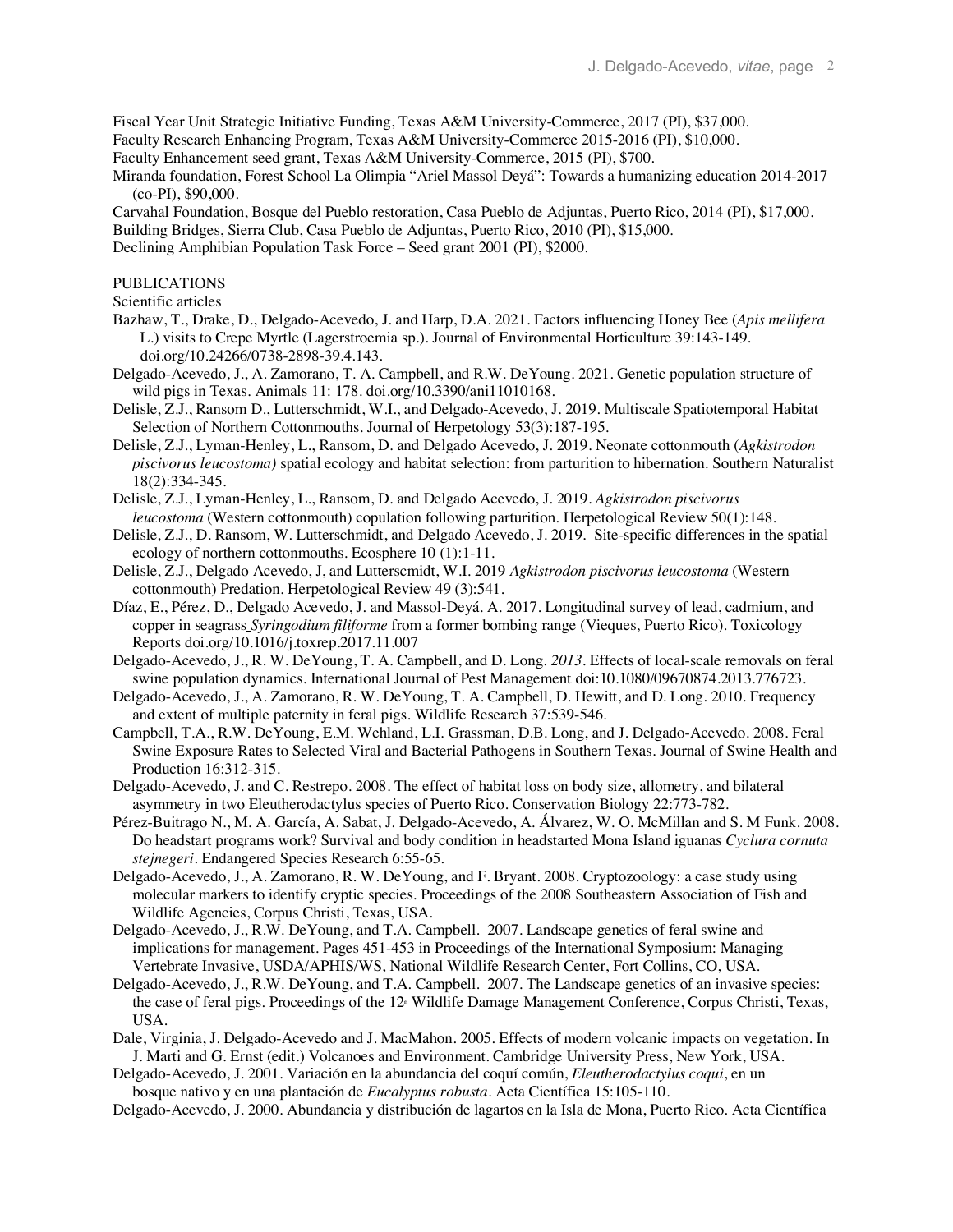14:61-66.

Book chapters

- Ortega, A., Villareal, J. Delgado Acevedo, J., Barroto-Páez, R. Mexico and the Caribbean*.* In VerCauteren, K., Beasley, J.C., Ditchchoff, S.S., Mayer, J.J., Roloff, G.J., Strickland, B.K. (editors) 2019. Invasive Wild Pigs in North America: Ecology, Impacts and Management. CRC press, Boca Ratón, Fl.
- Massol Deyá, A. González, E, Delgado Acevedo, J., Dragoni, A., Massol González, A. 2018. Casa Pueblo y la transformación de la política forestal desde la autogestión comunitaria. In G. García Lopez, C. Concepción and A. Torres Abreu (editors) Ambiente y Democracia. Editorial de la Universidad de Puerto Rico. Pages 107-132.

## MANUSCRIPTS IN REVIEW

- Brown, N. and J. Delgado Acevedo. Small mammals and bird community patterns in a Blackland Prairie remnant in Texas. Submitted to *Southern Naturalist*
- Lehr, N., Delgado Acevedo, J. and Ransom, D. A Simple and Effective Method for Measuring Nest Concealment. submitted to *Wilson Journal of Ornithology.*
- Restrepo, C., Z. Colon and J. Delgado-Acevedo. Skeletal abnormalities in two *Eleutherodactylus* species: A hidden effect of land-cover change on species diversity. Submitted to *PlosOne Biology.*
- Delgado Acevedo, J. and A. Massol Deyá. Confronting climate colonialism with community engagement for sustainability. Submitted to *Energy Policy*.

# MANUSCRPTS IN PREPARATION

- Delgado-Acevedo, J., C. Restrepo, and E. Rosa-Molinar. Measurement of morphological characters and fluctuating asymmetry in frogs: Advantages and disadvantages of imaging techniques.
- Villanueva, L., J. Delgado-Acevedo, M. I. Herrera, F. Castro, and C. Restrepo. Body size in neotropical amphibian communities and its role in predicting their conservation status.

# BOOK CHAPTERS IN REVIEW

Delgado Acevedo, J. and A. Massol Deyá. In Fortaleza comunitaria para la transformación social con responsabilidad ecológica. Asociación de Psicólogos de Puerto Rico

#### INTERNATIONAL COURSES

XXXI International Course on Protected Areas and Climate Change, The Tropical Agricultural Research and Higher Education Center CATIE, June 2010.

VII International Course on Design and Analysis of Conservation Projects, 2001.

Man and the Biosphere-Biodiversity Assessment and Monitoring for Adaptive Management Course, Smithsonian Research Center, Front royal, Virginia, 2001.

Agroecology, Organization of Tropical Studies, Costa Rica, 2001.

#### COURSES TAUGHT INTERNATIONALLY

Principles of Sustainability, Jeju National University, Jeju, South Korea, 2016. Introduction to Environmental Sciences, Jeju National University, Jeju, South Korea, 2018. Agroecology in Puerto Rico, Adjuntas, Puerto Rico, 2019. Modern History of Argentina, Buenos Aires, Argentina, 2020.

# PRESENTATIONS

Stalder, B. and Delgado Acevedo, J. Texas Chapter of the Wildlife Society Annual Meeting 2020. The use of organic herbicide and prescribed fire to re-introduce and restore native plants in Blackland prairie wetlands.

Soto, B. and Delgado Acevedo, J. Texas Chapter of the Wildlife Society Annual Meeting 2020. Population abundance, inhabitans and identification of White-Nose Syndrome in east Texas.

Morris, S. and Delgado Acevedo, J. Texas Chapter of the Wildlife Society Annual Meeting 2020. Population density of northern cottonmouth snakes within artificial wetland complexes.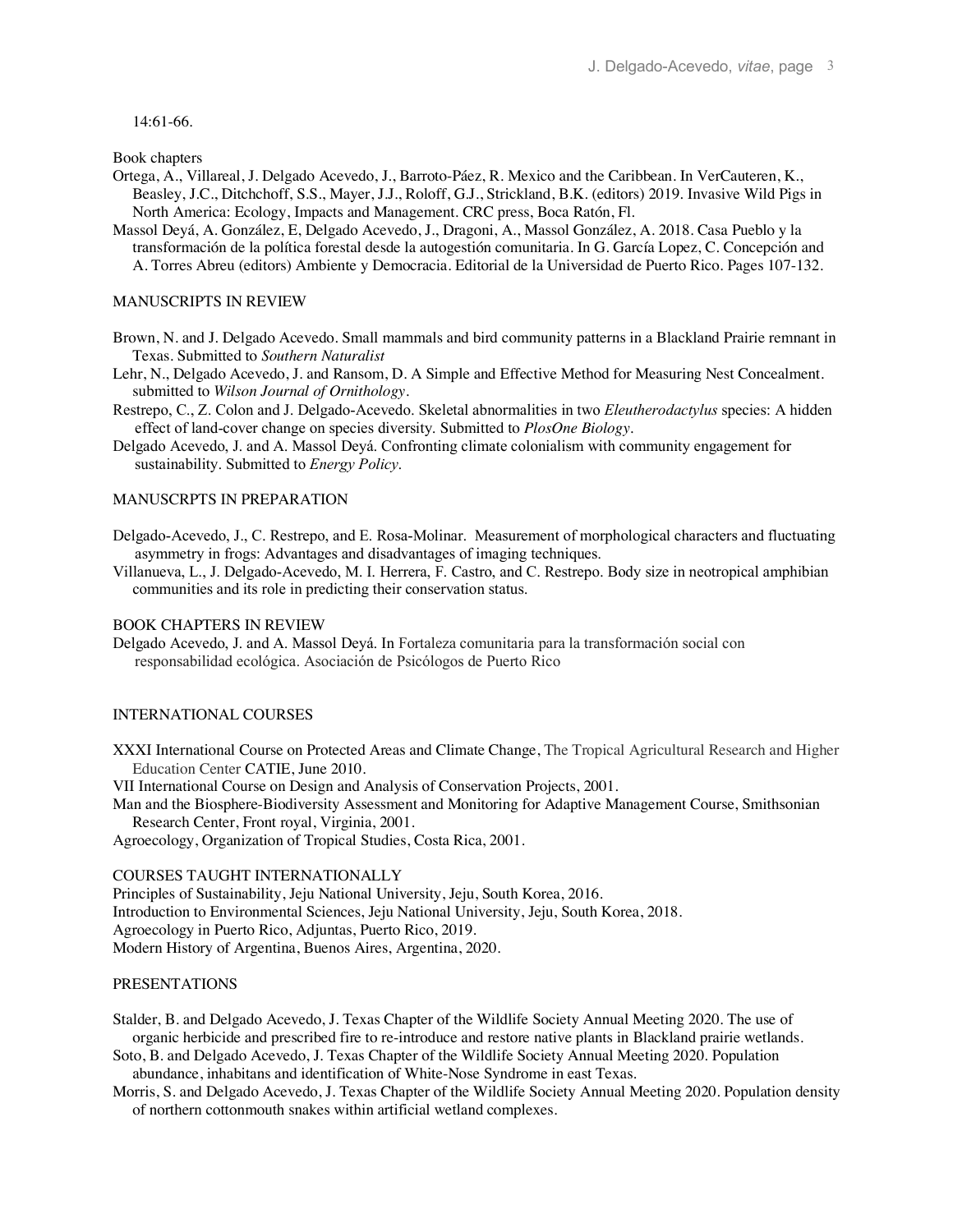- Kennebeck, J., Jones, C. and Delgado Acevedo, J. Texas Chapter of the Wildlife Society Annual Meeting 2020. Locating and assessing populations of alligator snapping turtles, *Macrochelys temminckii*, with habitat analysis in northeast Texas.
- Jones, C. and Delgado Acevedo, J. Texas Chapter of the Wildlife Society Annual Meeting 2020. Who remains after reservoir construction? Spatial use of mitigation land by freshwater turtles of northeast Texas.
- Delgado Acevedo, J. 2019. Multiscale Spatiotemporal Habitat Selection of Northern Cottonmouths. Yabian University, Yanji, P.R. China.
- Sutton, C. and Delgado Acevedo, J. North American Prairie Annual Conference 2019. The use of prescribed fire, herbicide application, and native plants to restore bottomland Blackland Prairie in constructed wetlands.
- Jones, C. and Delgado Acevedo, J. Annual Research Symposium, Texas A & M Commerce, TX, 2019. Spatial Use of Managed and Unmanaged Wetlands by Aquatic Turtles of Northeast Texas.
- Kennebeck, J., Jones, C., and Delgado Acevedo, J. Annual Research Symposium, Texas A & M-Commerce, 2019. Texas. Population Estimate and Habitat Selection Analysis on Alligator Snapping Turtles (*Macrochelys temminckii*) in the Jim Chapman Lake Tributary.
- Sutton, C., Kopachena, J., and Delgado Acevedo, J. Pathways Annual Symposium 2018. The Use of Prescribed Fire, Herbicide Application, and Native Plants to Restore Bottomland Blackland Prairie in a Constructed Wetland.
- Sutton, C., Kopachena, J., and Delgado Acevedo, J. Texas Chapter of the Restoration Ecology Society 2018. The Use of Prescribed Fire, Herbicide Application, and Native Plants to Restore Bottomland Blackland Prairie in a Constructed Wetland.
- Delisle, Z., Ransom, D., Lyman-Henley, L., and Delgado-Acevedo, J. 2018. 65th Annual Meeting of the Southwestern Association of Naturalists Spatial Ecology and Hierarchical Habitat Selection of Neonate Western Cottonmouths: A Function of Maternal Migrations.
- Delisle, Z., Ransom, D., Lyman-Henley, L., and Delgado-Acevedo, J. 2018. Texas A&M Annual Research Symposium Neonate Cottonmouth (*Agkistrodon piscivorus leucostoma*) Spatial Ecology and Habitat Selection: From Parturition to Hibernation.
- Delisle, Z., Lyman-Henley, L., Ransom, D., and Delgado-Acevedo, J. Texas Chapter of the Wildlife Society Annual Meeting 2018. Neonate cottonmouth (*Agkistrodon piscivorus leucostoma)* spatial ecology and habitat selection: from parturition to hibernation.
- Sutton, C., Kopachena, J., and Delgado Acevedo, J. Texas Chapter of the Wildlife Society Annual Meeting 2018. The Use of Prescribed Fire, Herbicide Application, and Native Plants to Restore Bottomland Blackland Prairie in a Constructed Wetland: A Proposal.
- Engelhardt, E., Delisle, Z., Delgado Acevedo, J., and Lyman-Henley, L. Texas Chapter of the Wildlife Society Annual Meeting 2018. Prey Preferences of Western Cottonmouths in a Constructed Wetland in Northeast Texas.
- Delisle, Z., Lyman-Henley, L., Ransom, D., and Delgado-Acevedo, J. Texas Chapter of the Society for Ecological Restoration Annual Meeting 2017. Herpetological Communities Within Artificial Wetland complexes: Does Size Matter?
- Brown, N. and Delgado-Acevedo, J. Texas Chapter of the Society for Ecological Restoration Annual Meeting 2017. Small Mammal and Breeding Bird Community Patterns in a Blackland Prairie Remnant in Northcentral Texas.
- Delisle, Z., Lyman-Henley, L., Ransom, D., and Delgado-Acevedo, J. Texas A&M University System Annual Symposium 2017. Herpetological Communities Within Artificial Wetland complexes: Does Size Matter?
- Delisle, Z., Delgado-Acevedo, J., Lyman-Henley, L. and Ransom, D. American Society of Ichthyologists and Herpetologists Annual Meeting 2017. Cottonmouth and Diamond-backed Water Snake Spatial Ecology within Constructed and Natural Wetlands.
- Climer, T. W. and Delgado Acevedo, J. LeoTeach Annual Symposium, TAMUC, Commerce, TX, 2017. International perspectives on climate change: A Principles of Sustainability class exercise.
- Heller, C. F. and Delgado Acevedo, J. LeoTeach Annual Symposium, TAMUC, Commerce, TX, 2017. National perspectives on climate change: A Principles of Sustainability class exercise.
- Renfro, T. C. and Delgado Acevedo, J. LeoTeach Annual Symposium, TAMUC, Commerce, TX, 2017. Local perspectives on climate change: a Principles of Sustainability class exercise.
- Delgado Acevedo, J. University of Texas-Tyler Biology Seminar Series, Tyler, TX, Science, Education, and collaborations.
- Brown, N., Rodell, J., Delgado Acevedo, J. The Texas Chapter of The Wildlife Society Annual Meeting, San Antonio, Texas, 2015, Small mammal and vegetation community composition across successional stages following prescribed burning and grazing at Blackland Prairies in northeastern Texas.
- Delgado-Acevedo, J. Agroforestry Symposium, University of Puerto Rico Utuado-Annual Symposium, Puerto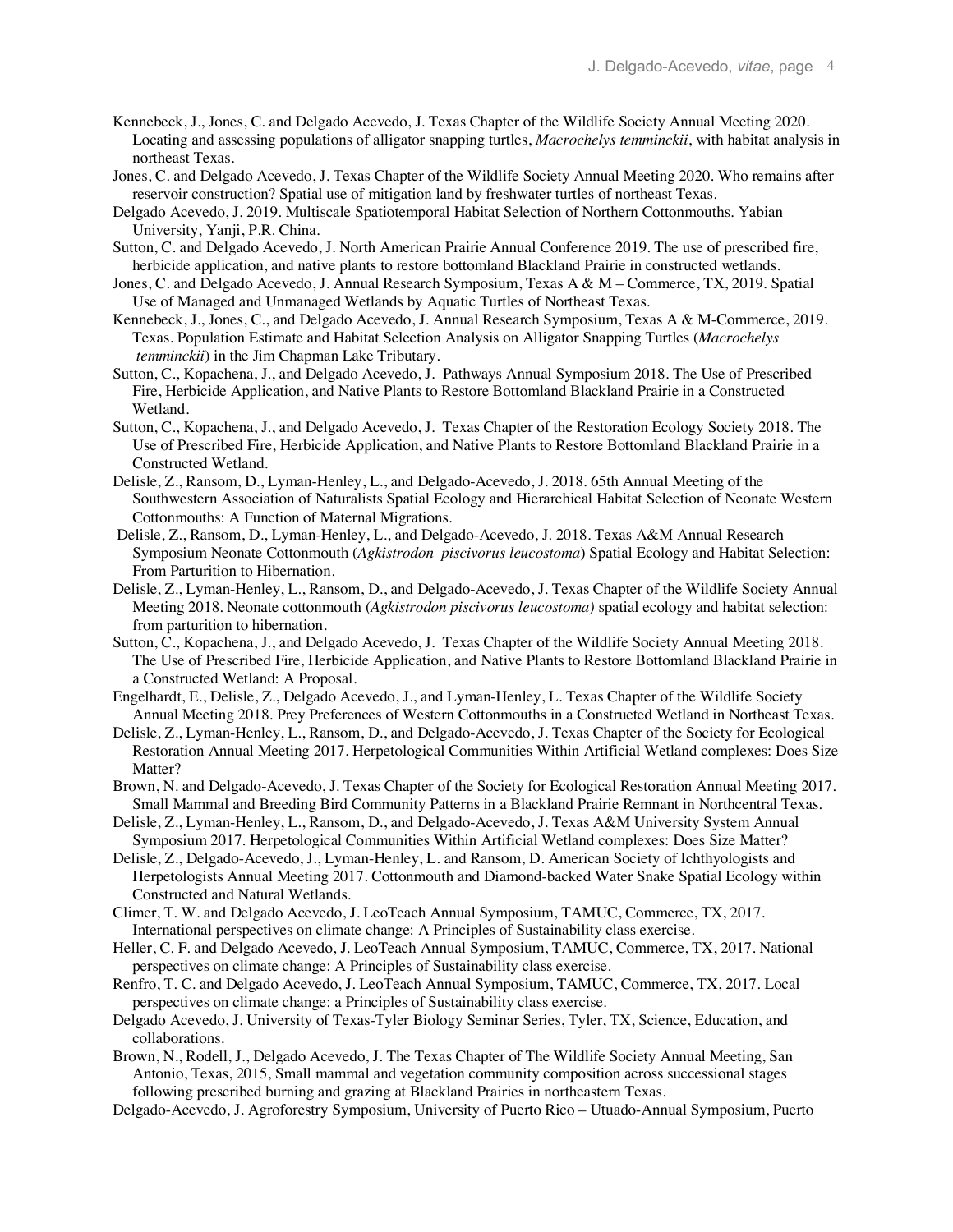Rico 2013. Academia and Community: building a sustainable development for Puerto Rico.

- Delgado-Acevedo, J. Social Doctrine Seminar, Pontifical Catholic University, Puerto Rico 2013, Sustainability and the social doctrine.
- Delgado-Acevedo, J., R. W. DeYoung, T. A. Campbell, The American Society of Mammalogists Annual Meeting, Fairbanks, Alaska, USA 2009, Landscape genetics of feral pigs in southern Texas.
- Delgado-Acevedo, J., A. Zamorano, R. W. DeYoung, T. A. Campbell, The American Society of Mammalogists Annual Meeting, Fairbanks, Alaska, USA 2009, Phylogenetic relationship between feral pigs in the USA.
- Delgado-Acevedo, J., A. Zamorano, R. W. DeYoung, T. A. Campbell, D. Long. The American Society of Mammalogists Annual Meeting, Fairbanks, Alaska, USA 2009, Molecular markers to evaluate the effectiveness of feral pigs (*Sus scrofa*) damage control.
- Delgado-Acevedo, J., R. W. DeYoung, T. A. Campbell, The Wildlife Society Annual Meeting, Miami, Fl, USA 2008, Feral pigs (*Sus scrofa*) in Texas: population genetics, movements, and management.
- Delgado-Acevedo, J., A. Zamorano, R. W. DeYoung, F. Bryant, Southeastern Association of Fish and Wildlife Agencies, Corpus Christi, TX, USA 2008, Cryptozoology: a case study using molecular markers to identify cryptic species.
- Delgado-Acevedo, J., R. W. DeYoung, T. A. Campbell, Ecological Society of America Annual Meeting, Milwaukee, WI, USA 2008, Feral pigs (*Sus scrofa*) in Texas: population genetics, movements, and management.
- Delgado-Acevedo, J., R. W. DeYoung, T. A. Campbell, The Texas Chapter Wildlife Society Annual Meeting, San Antonio, TX, USA 2008, Landscape genetics and invasive species management: the case of feral pigs in Texas.
- Delgado-Acevedo, J., A. Zamorano, R. W. DeYoung, T. A. Campbell, The Texas Chapter -Wildlife Society Annual Meeting, San Antonio, TX, USA 2008, Wild boar or three little piggies? A genetic evaluation of feral pig ancestry in Texas. Third prize graduate student competition.
- Zamorano, A., J. Delgado-Acevedo, R. W. DeYoung, T. A. Campbell, The Texas Chapter Wildlife Society Annual Meeting, San Antonio, TX, USA 2008, Cryptozoology: a case study using molecular markers to identify cryptic Species.
- Delgado-Acevedo, J., R. W. DeYoung, T. A. Campbell, The Wildlife Society Annual Meeting, Tucson, AZ, USA 2007, The landscape genetics of invasion: the feral pigs of south Texas.
- Delgado-Acevedo, J., A. Zamorano, R. W. DeYoung, T. A. Campbell, D. Hewitt, The Wildlife Society Annual Meeting, Tucson, AZ, USA 2007, Frequency and extent of multiple paternity in feral pigs: implications for disease transmission.
- Delgado-Acevedo, J., R.W. DeYoung, T. A. Campbell, Invasive Species Symposium: Managing Vertebrate Invasive Species, Fort Collins, CO, USA 2007, Landscape Genetics of Feral Swine & Implications for Management.
- Delgado-Acevedo, J., R. W. DeYoung, T. A. Campbell, Ecological Society of America Annual Meeting, San José, CA, USA 2007, Population genetics of an invasive species, Sus scrofa: Implications for their behavior and Management.
- Delgado-Acevedo, J., R. W. DeYoung, T. A. Campbell, 12<sup>th</sup> Wildlife Damage Management Conference, Corpus Christi, TX, USA, 2007, A landscape-genetic approach to the management of feral pigs in South Texas.
- Delgado-Acevedo, J., R. W. DeYoung, T. A. Campbell, The Wildlife Society-Texas Chapter, Beaumont, TX, USA 2007, The landscape genetics of an invasion: the feral pigs of south Texas.
- Delgado-Acevedo, J., R. W. DeYoung, T. A. Campbell, Weed Science Society Annual Meeting, San Antonio, TX, USA 2007, A landscape-genetic approach to the management of feral pig in South Texas.
- Villanueva, L., J. Delgado-Acevedo, M. I. Herrera, F. Castro, and C. Restrepo. 2007. Association for Tropical Biology and Conservation, Morelia, Mexico Body size in neotropical amphibian communities and its role in predicting their conservation status.
- Delgado-Acevedo, J. and C. Restrepo, Ecological Society of America Annual Meeting, Memphis, TN, USA 2006, Morphological variation in two Eleutherodacatylus frogs in response to land-cover and land-use change in the northern karst region of Puerto Rico.
- Delgado-Acevedo, J. and C. Restrepo, Caesar Kleberg Wildlife Research Institute 25<sup>\*</sup> Anniversary, Texas A&M- Kingsville, Texas, USA 2006, The effect of habitat loss on body size, allometry, and bilateral asymmetry in two Eleutherodactylus (Anura: Leptodactylidae) species of Puerto Rico.
- Delgado-Acevedo, J. and C. Restrepo, Ecolunch, Graduate Students Seminar, University of Puerto Rico, Río Piedras 2004, Body size, species richness, and temporal and spatial patterns of fluctuating asymmetry in amphibians of the karstic region of Puerto Rico.
- Delgado-Acevedo, J. and C. Restrepo, Multimodality in ecological data: A theoretical puzzle and a statistical challenge, University of Puerto Rico 2004, Island size, species richness, and the distribution of body size in Caribbean amphibians.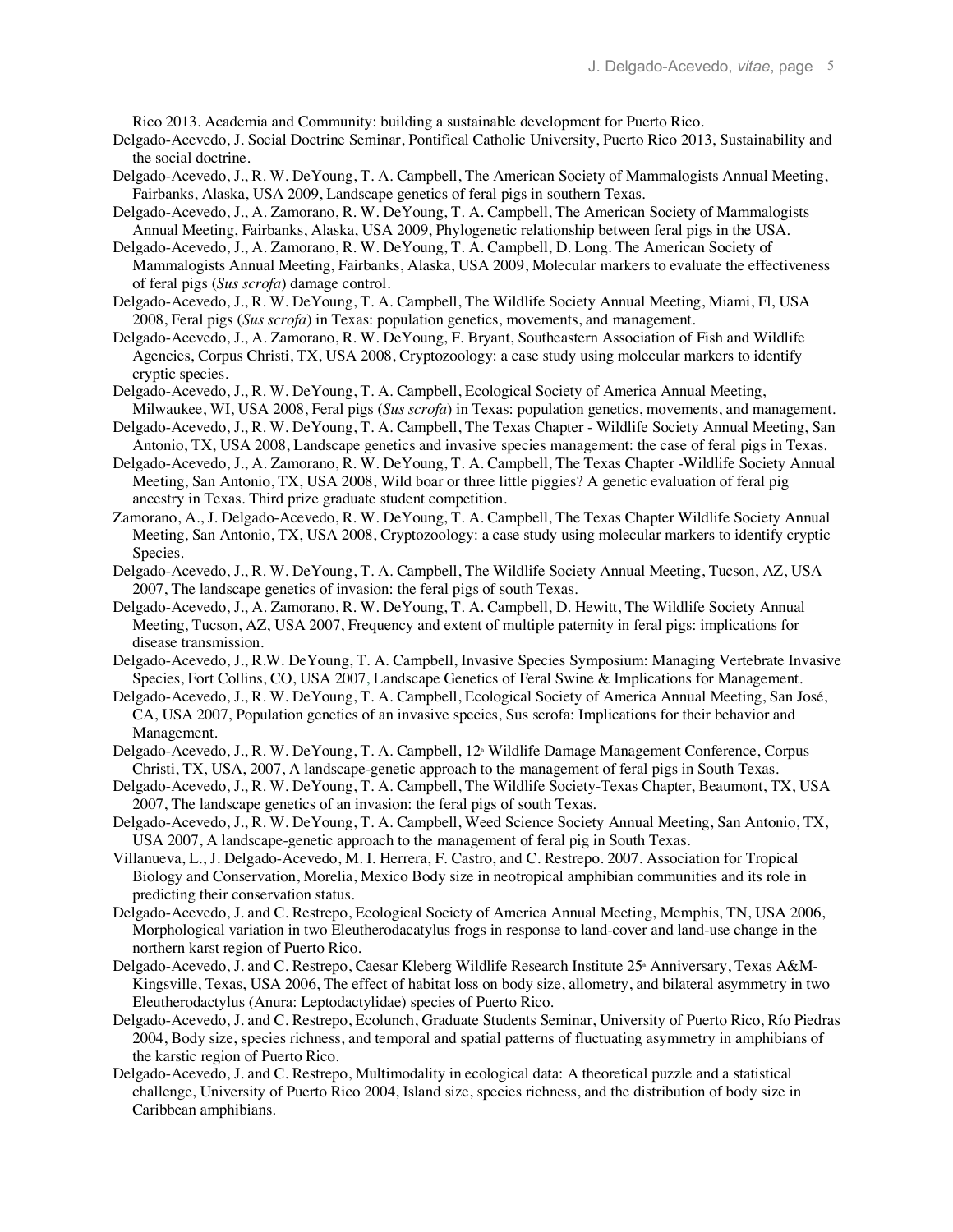- Delgado-Acevedo, J. and C. Restrepo, I Graduate Research Symposium: The Biology in the New Millennium, University of Puerto Rico 2003, Museum Collections as Useful Resource Assessing Patterns of Diversity: Amphibians and the Threatened Karstic Region of Puerto Rico.
- Delgado-Acevedo, J., 2002 MAB Biodiversity Assessment and Monitoring for Adaptive Management Course, Adjuntas, Puerto Rico, Field Techniques for the study of Amphibians and Reptiles.
- Delgado-Acevedo, J., Simposio de investigaciones en el Bosque del Pueblo, Adjuntas, Puerto Rico 2002 Anfibios y reptiles del Bosque del Pueblo.
- Delgado-Acevedo, J. and C. Restrepo, Ecolunch, Graduate Students Seminar, University of Puerto Rico, Río Piedras 2002 Assemblages of amphibians of Puerto Rico: Fragmentation and Land use changes.
- Delgado-Acevedo, J., VII International Course on Design and Analysis of Conservation Projects 2001 Comparación de riqueza y abundancia de especies de anfibios Eleutherodactylus en tierras con diferentes usos.
- Delgado-Acevedo, J., 2001 MAB Biodiversity Assessment and Monitoring for Adaptive Management Course, Eleutherodactylus species of Puerto Rico.
- Delgado-Acevedo, J., Agroecología (OTS) 2001 Eleutherodactylus species of Puerto Rico.
- Dale, Virginia, J. Delgado-Acevedo and J. MacMahon, Biology Honor Society (βββ) Biannual Convention, San Diego, California 1998 *Effects of Modern Volcanic Impacts on Vegetation*

### SERVICE

 Community Service – Casa Pueblo, nonprofit organization, casapueblo.org. 1992-present. Strategic Growth Plan for the Environmental Science program, 2015. Institutional effectiveness, 2015-2018. Curriculum, Chair, 2016-present. Recruitment committee, 2014-present. Scholarships committee, 2014-present. Brown-bag biology seminar coordinator, 2015-2019 The Texas Chapter of The Wildlife Society Publication Committee, 2018-2019. LeoTeach Council, 2015-present. Faculty Senate 2016-present. Secretary of the Faculty Senate, 2016-2019. Executive Council of the Faculty Senate, 2016-present. Honors Program Council 2017-present Intitutional Animal Care and Use Committee (IACUC), 2019-present. Latin American and US Latino Studies (LALS) Advisory Board, 2018-present. Gender Studies Advisory Board 2017-present. International Students Scholarships Committee, 2015-present Wildlife Executive Council, 2018-present. Athletic Council, 2019-present. Budget of the Faculty Senate committee, Chair, 2019-present. Summer Session Committee, 2019-present. The Environmental Awarness Society, Advisor, 2014-present. The Wildlife Society, TAMUC Chapter, Advisor, 2018-present. Intitutional Animal Care and Use Committee (IACUC), Chair 2020-present. Latino Staff and Faculty Association, Secretary, 2020-present Scholarships University Committee 2020 Five departmental hiring committees Two university's hiring committees

### STUDENTS ADVISED

Undergraduate Honor's Thesis

Rodell, J. Responses to Fire in Small Mammal Communities at the Clymer Meadow Preserve. 2015.

Sutton, C.A.D. Bioaccumulation of Iron in *Gambusia affinis* in *Lemna minor* Mediated Surroundings. 2016. *Graduated with the highest honors*.